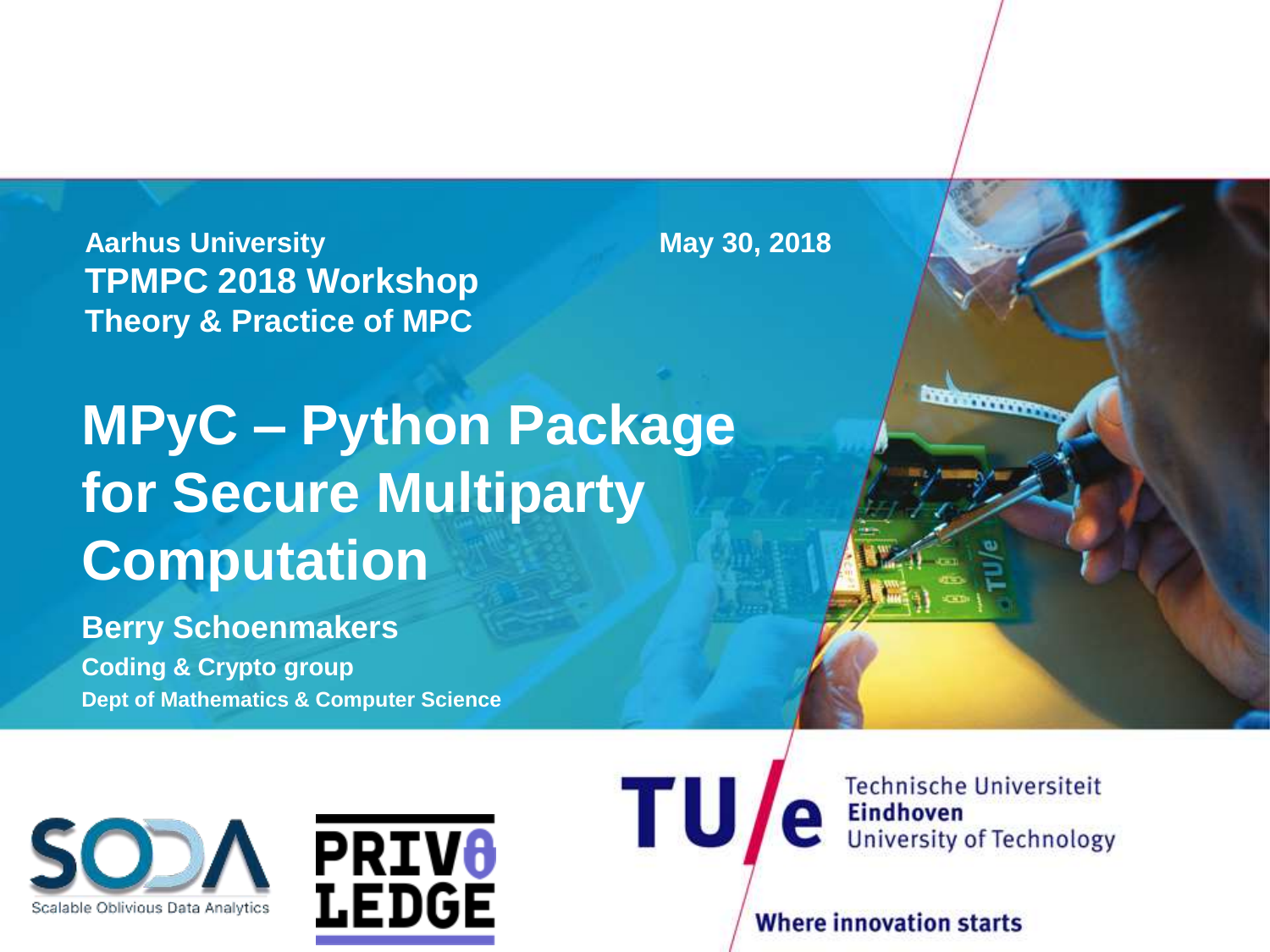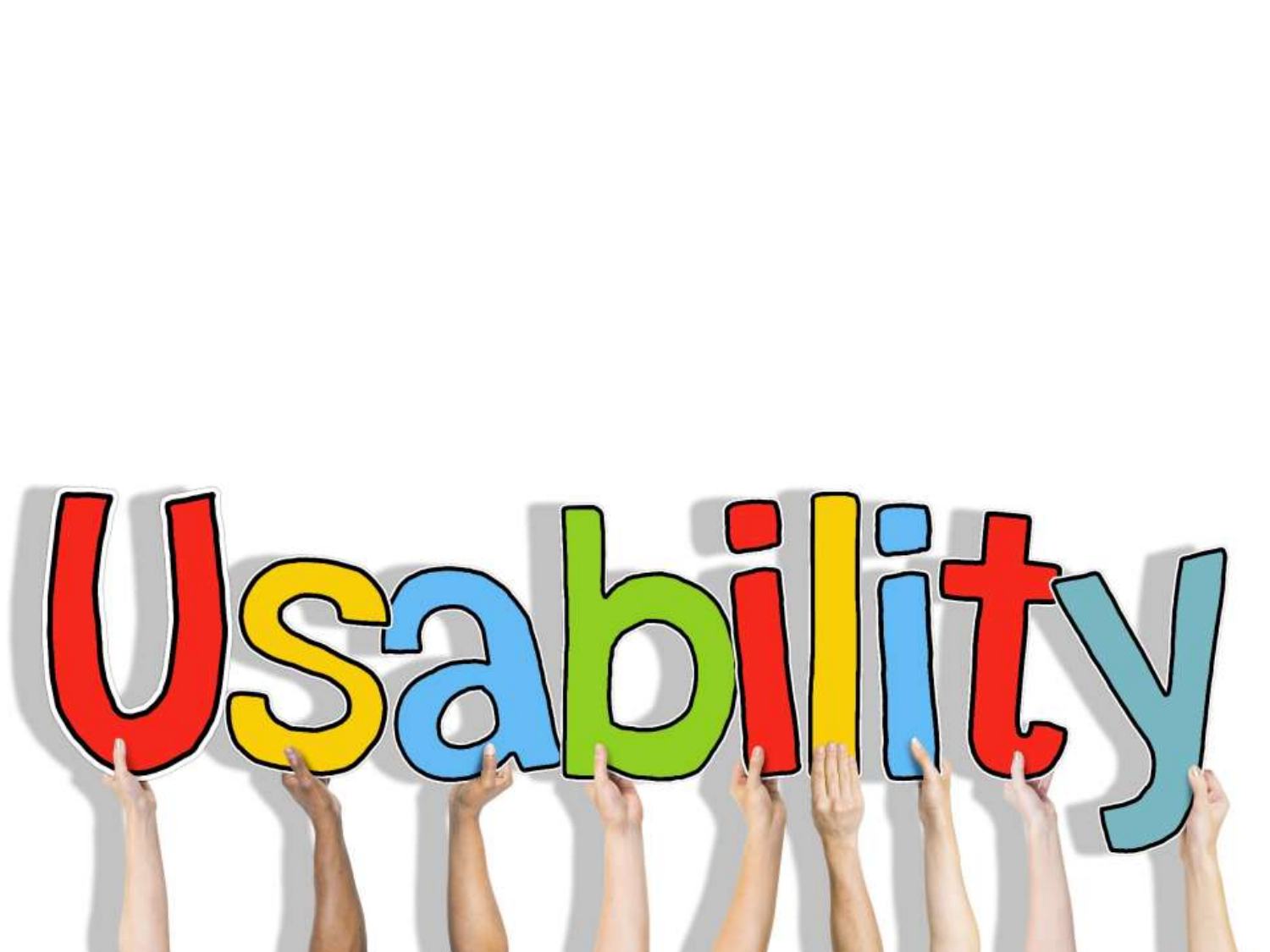#### **"Love Game" for Alice and Bob**

#### Bert den Boer, Eurocrypt '89





separator: **Bob's rule:** 



Suppose Alice thinks "yes" Suppose Bob thinks "yes"





Alice and Bob make a random cut and open the deck …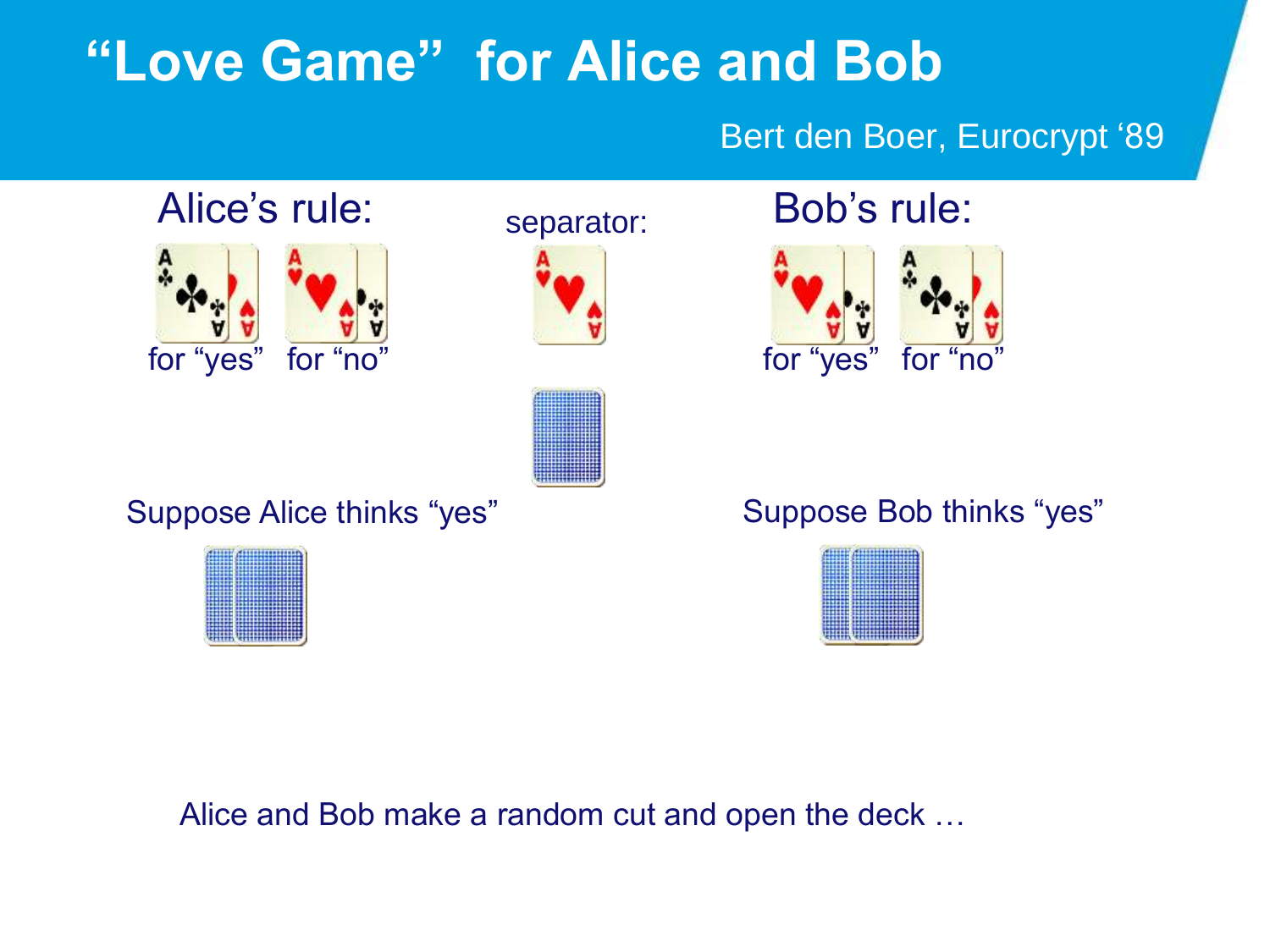#### **Matching without embarrassments**



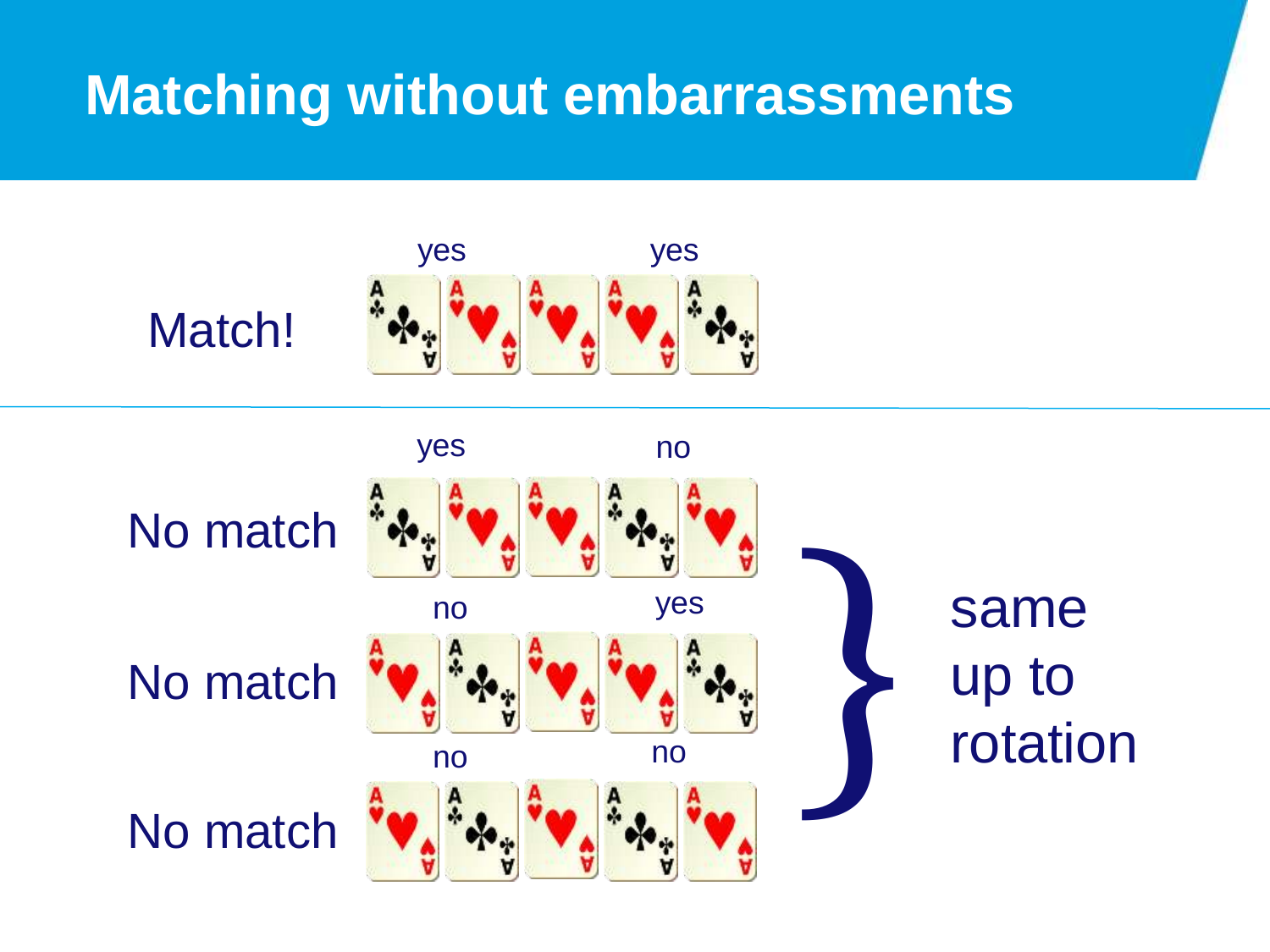#### **Random cut of five-card deck**

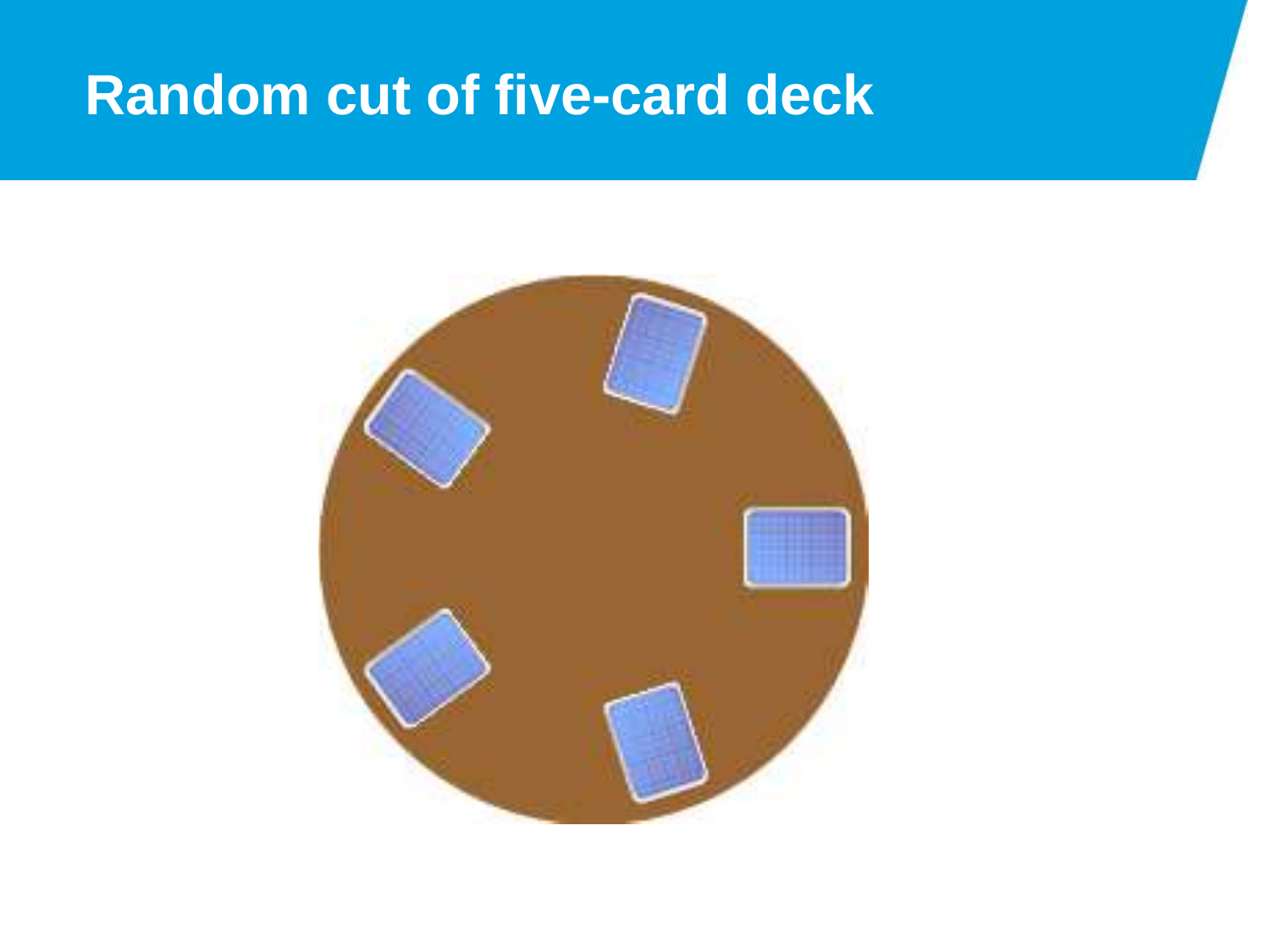### **[Tom Verhoeff'](https://www.win.tue.nl/~wstomv/)s crypto gadget**



Wolfram **な** Demonstrations Project

demonstrations.wolfram.com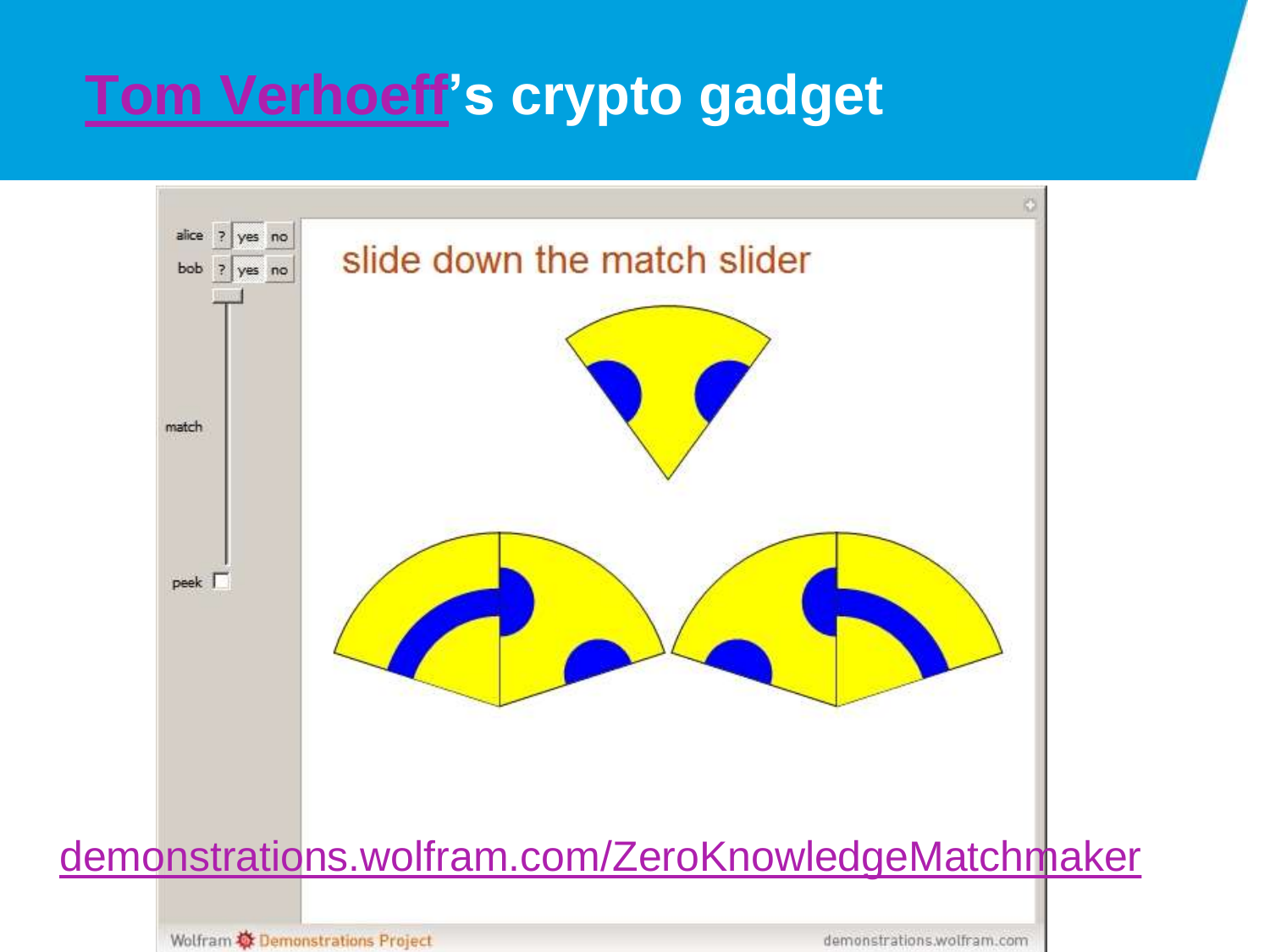# **MPyC – MPC in Python**

**Python – widely used programming language**

- **platform-independent**
- **high-level, simple and readable**
- **free, open-source, tons of applications**
- **popular for data mining & machine learning**

#### **MPyC – open-source Python package for MPC**

- **secure types to operate on secret-shared values**
- **passive adversary, honest majority**
- **asynchronous evaluation of underlying protocols**
	- − **special coroutines: no explicit callbacks**
- **transparent communication between parties**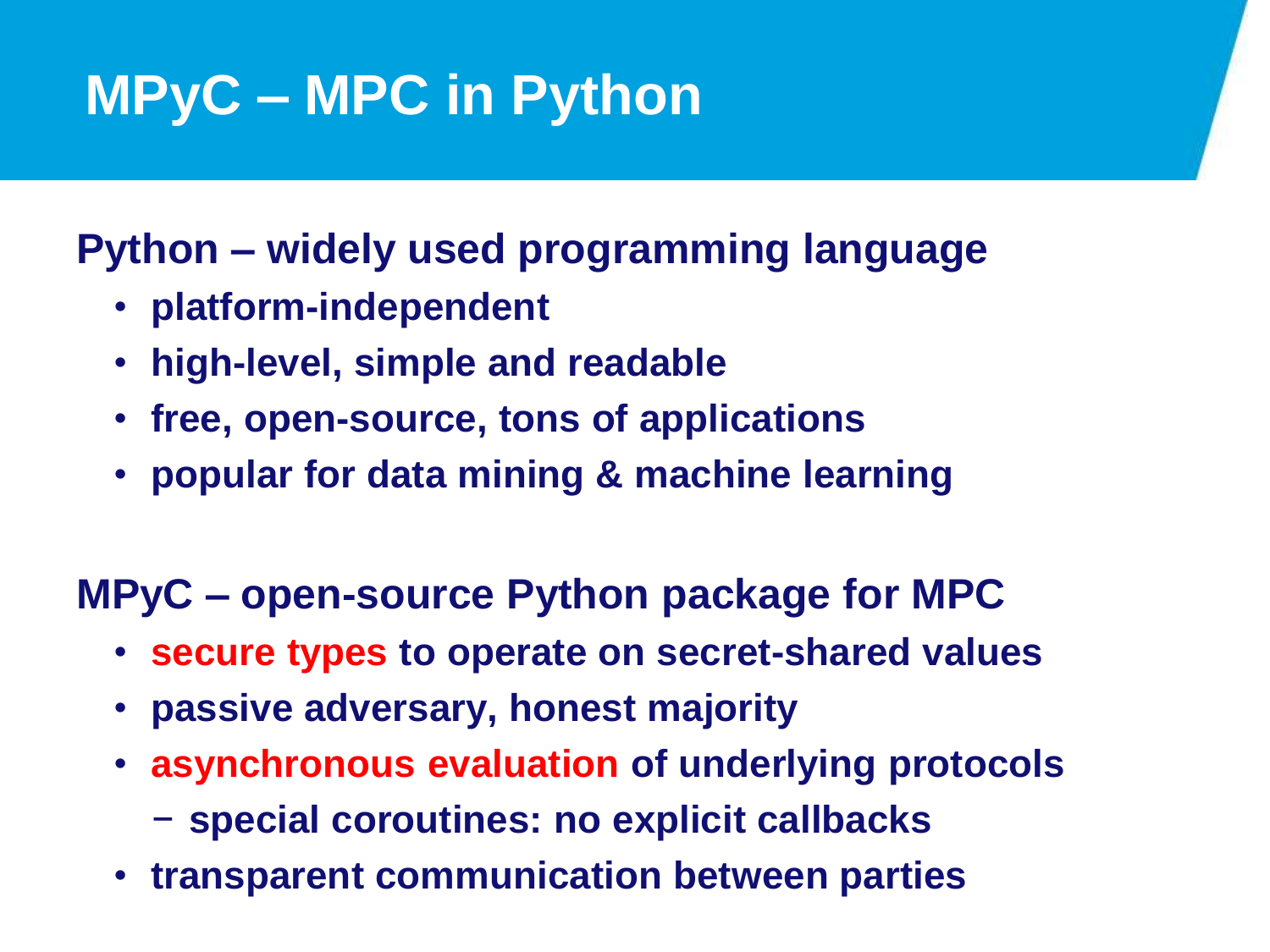## **VIFF –> TUeVIFF –> MPyC**

- **VIFF – Virtual Ideal Functionality Framework [viff.dk](http://viff.dk/)**
	- **PhD project Martin Geisler, Aarhus University**
	- **VIFF 1.0 released Dec. 2009 (0.1 released Oct. 2007)**
	- **contains many fundamental ideas**
	- **Marcel Keller also made 'boost' version**
- **Tomas Toft introduced VIFF at TUE as a Postdoc**
- **TUeVIFF – local "fork" at TU Eindhoven**
	- **developed with my postdocs and PhD students** 
		- − **Frank Blom, Niek Bouman, Sebastiaan de Hoogh, Mikkel Krøigaard, Meilof Veeningen, Niels de Vreede**
	- **also used for assignments and MSc thesis projects**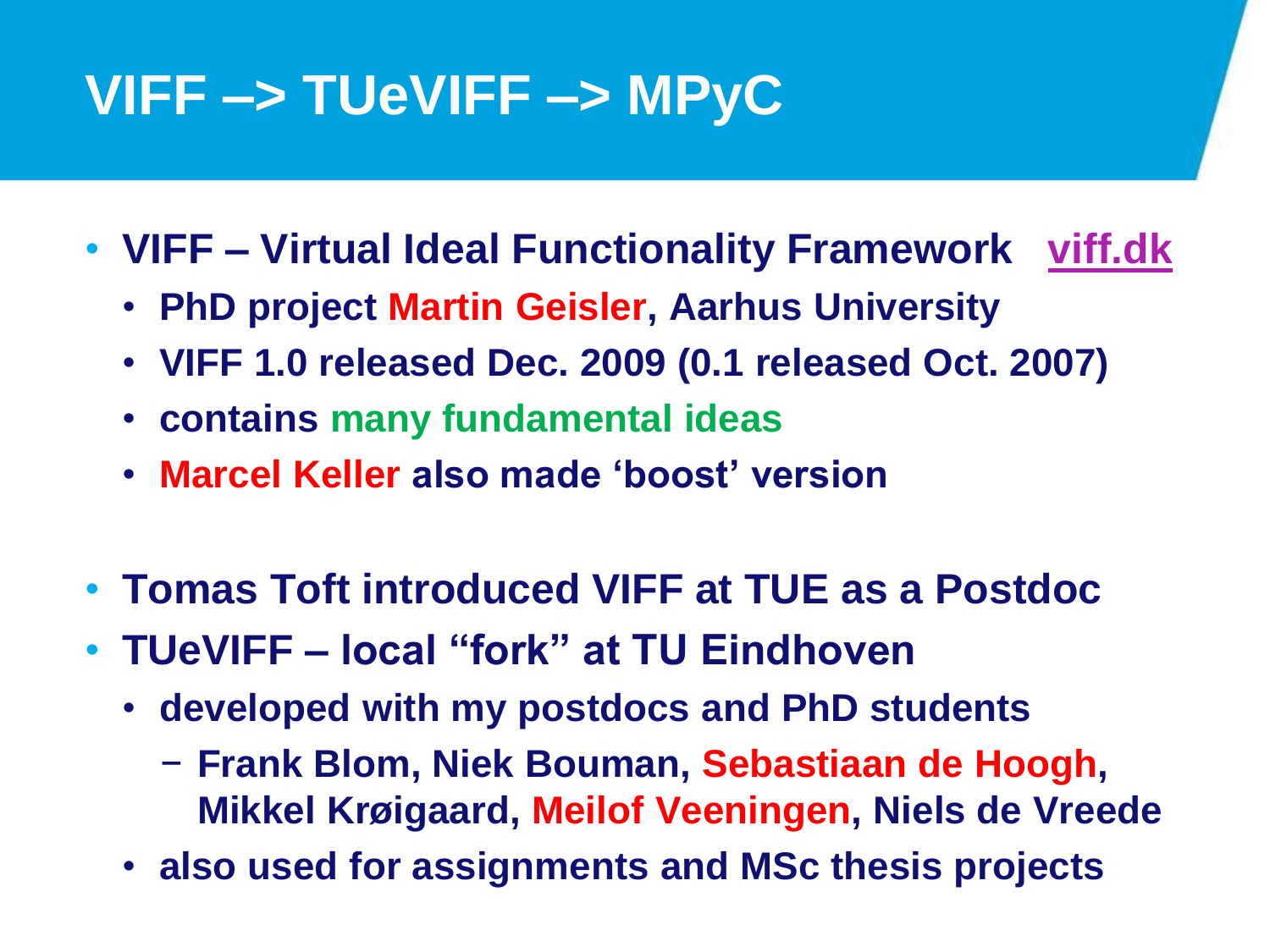## **MPC implementation projects @TUE**

- **Linear Programming, incl. fixed-point numbers**
	- *Sebastiaan de Hoogh*
- **ID3 decision trees** *Ping Chen, Sebastiaan de Hoogh*
- **Shuffle / QuickSort / ORAM** *Niels de Vreede*
- **DNA sequence alignment**

*Sakina Asadova, Meilof Veeningen*

- **Verifiable MPC – Trinocchio, Geppetri, incl. intro of inline-callbacks** *Meilof Veeningen*
- **Linear algebra / ridge analysis**

*Frank Blom, Niek Bouman, Niels de Vreede*

• **Convolutional Neural Networks** *Harm Campmans*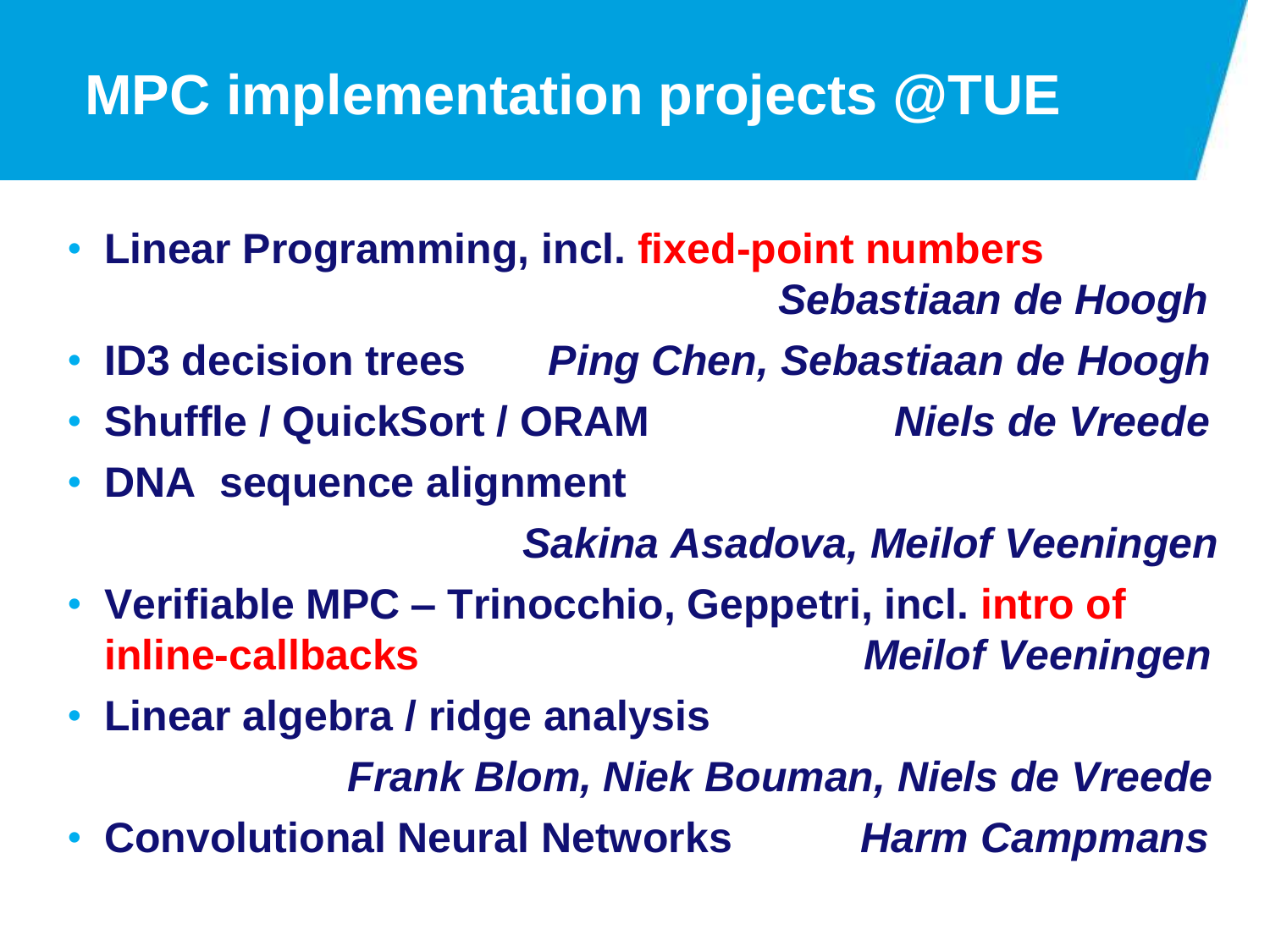## **MPyC main features**

- *m***-party computation, up to** *t* **passive corruptions**
	- *m ≥ 1* **and** *0 ≤ t ≤ (m-1)/2*
	- *m = 1, t = 0: normal computation*
	- *m > 1, t = 0: parallel computation*
- **Secure types: secint, secfxp, secfld**
	- **overloaded operators +, -, \*, / , ==, <**
	- **input/output methods**
	- **hides (pseudorandom) secret-sharing**
- **Asynchronous computation via MPyC coroutines**
	- **no explicit callbacks at all – not go to "callback hell"**
	- **natural control flow**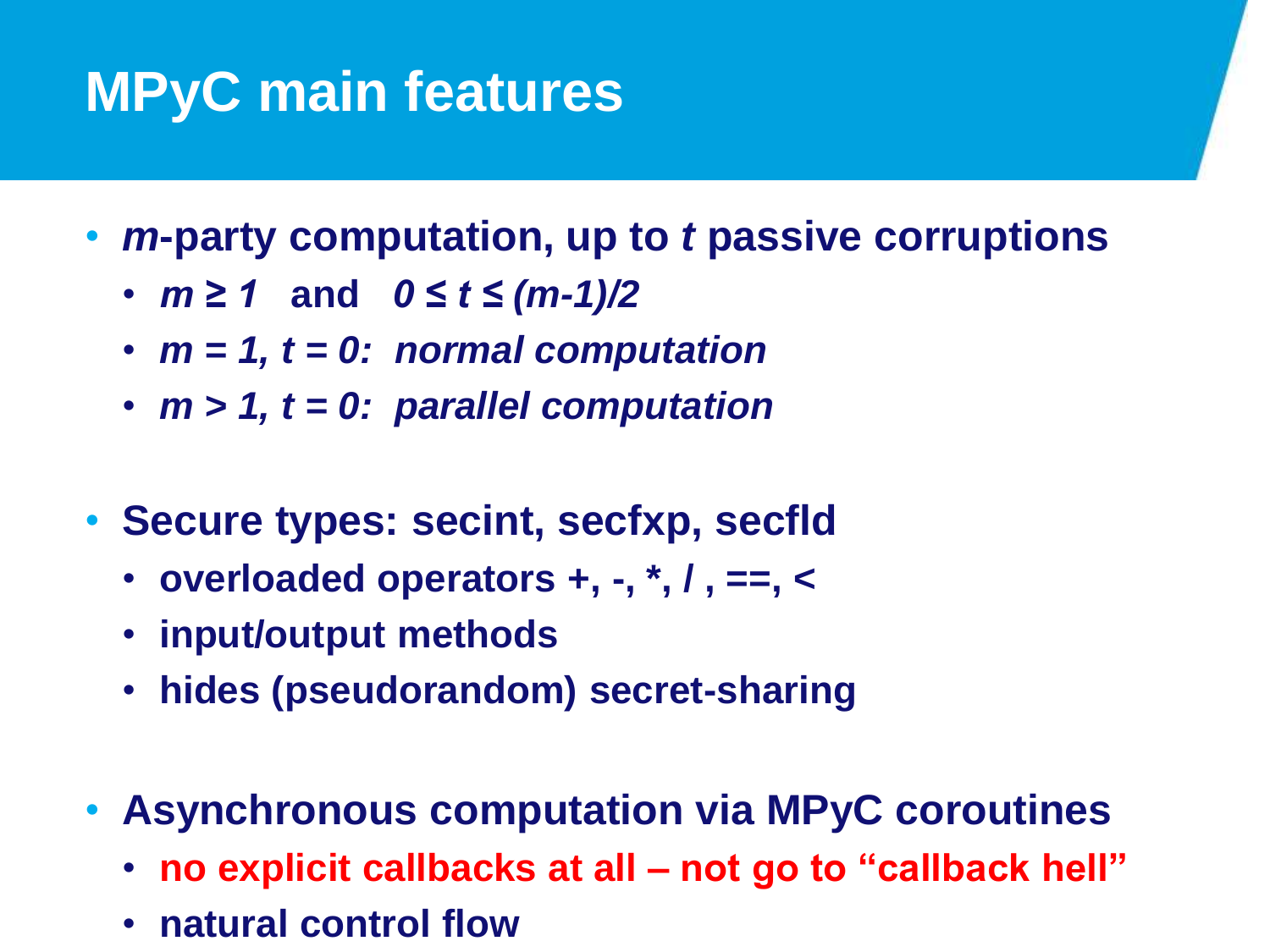## **MPyC coroutines**

- **Python coroutine uses async/await syntax, like in many other programming languages**
- **MPyC coroutine: special kind of Python coroutine**

```
@mpc.coroutine # MPyC decorator
async def mul(a, b) -> secint: # MPyC return type
   a, b = await gather_shares(a, b) # suspends execution 
   c = reshare(a * b) \qquad # asynchronous call
   return c
```
- 
- **Call to async mul() returns immediately with secint object containing empty placeholder.**
- **Evaluation of expression (s\*t) + (u\*v) \* (w+x) \* y \* z:**
	- **first creates tree with empty placeholders**
	- **then starts filling in these placeholders**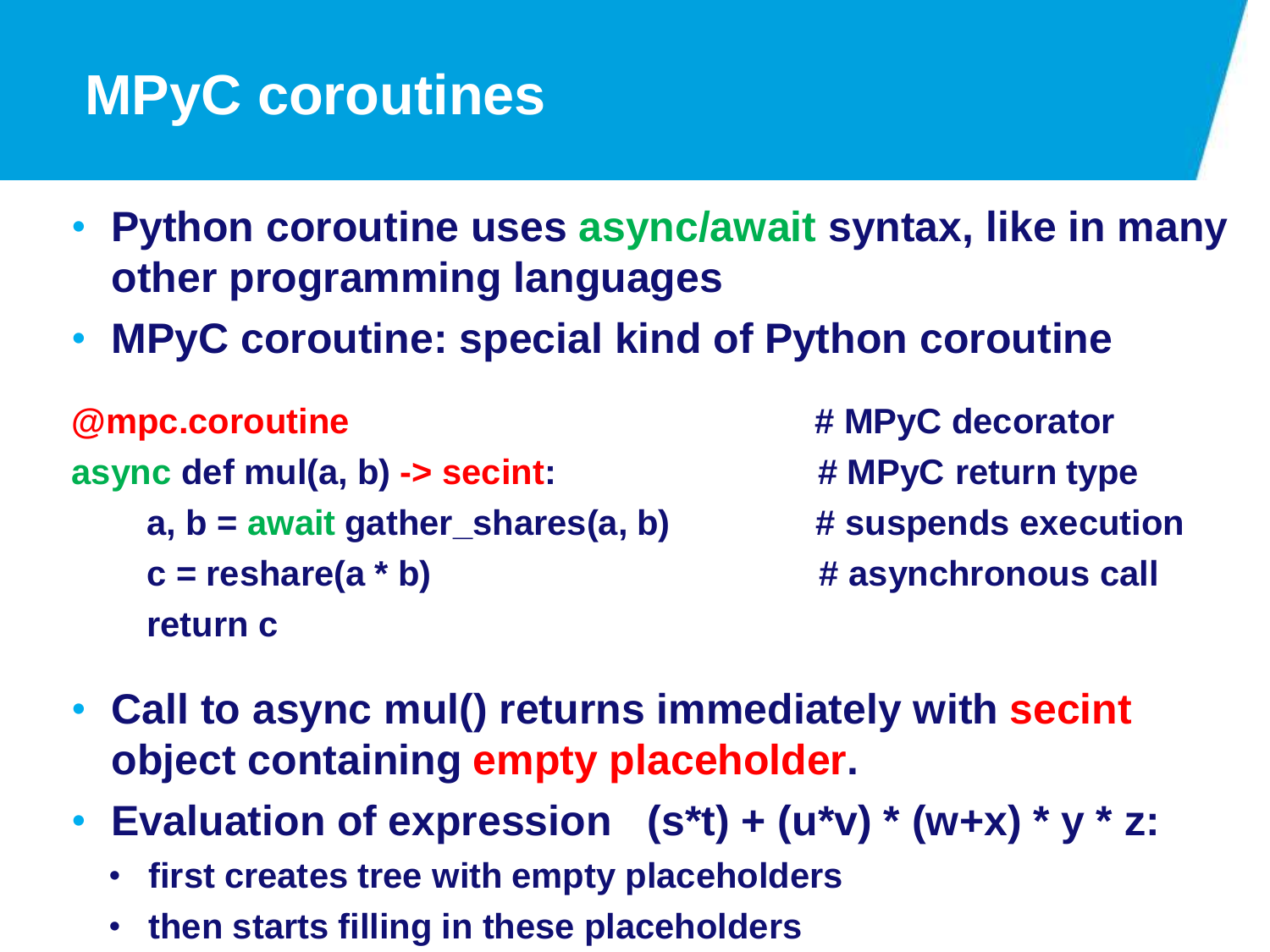#### **Demos at** [github.com/lschoe/mpyc](https://github.com/lschoe/mpyc)

- **Secure sorting**
	- **from sorting networks**
- **Secret Santa**
	- **random permutation without fixed-points**
- **Convolutional neural network for MNIST dataset**
	- **recognizing hand-written digits 0,1,2,..,9**

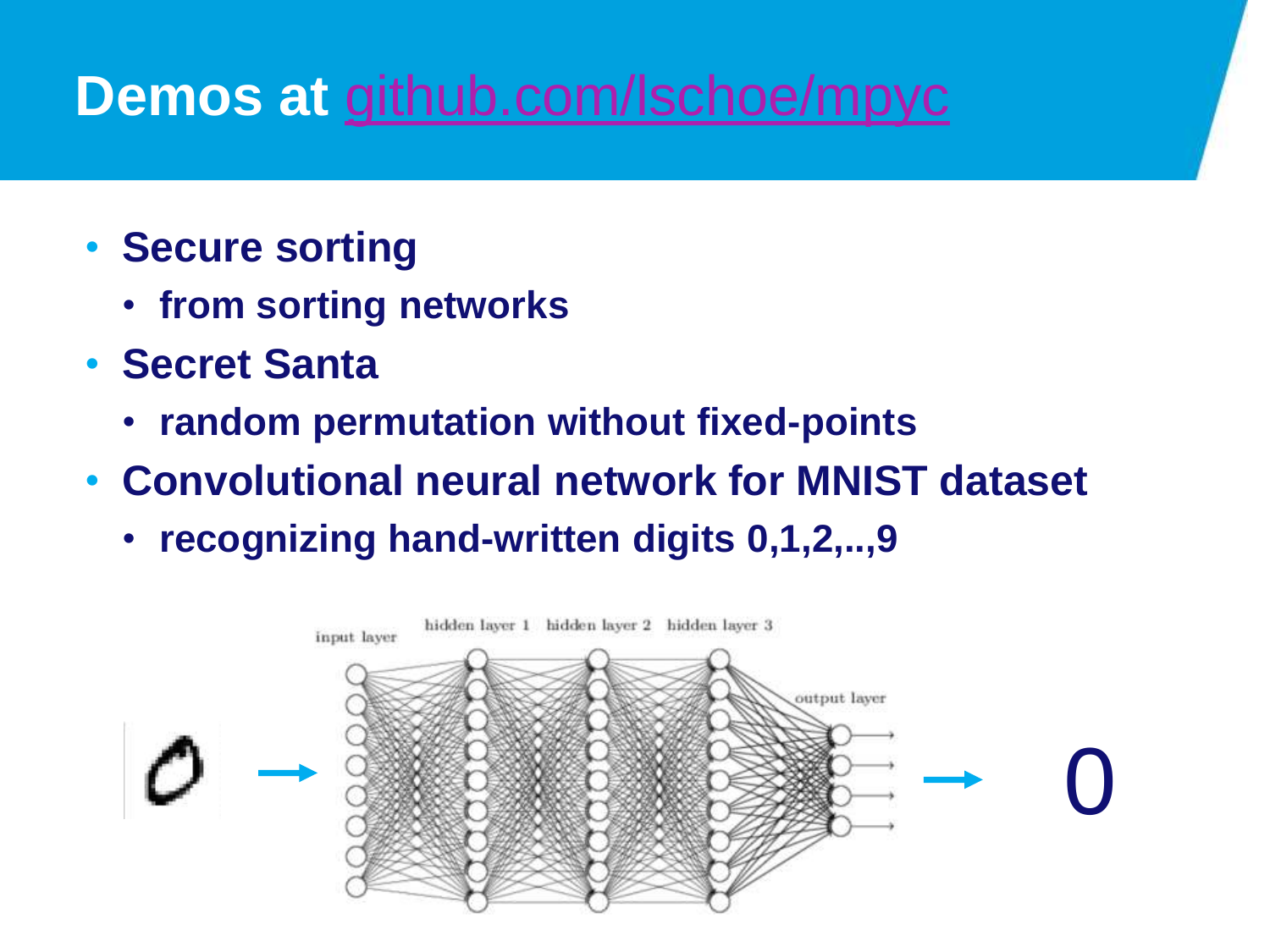### **Conclusion**

- **MPyC: standard Python**
- **Small footprint: easier verification of framework**
- **Balance usability and efficiency for**
	- **rapid prototyping, executable specification**
	- **educational purposes, e.g.,**
		- − **teaching secure/oblivious programming**
		- − **explaining how MPC works – look inside MPyC**
- **Some next steps:**
	- **secure numpy arrays**
	- **transparent secret indexing**
- **See** [github.com/lschoe/mpyc](https://github.com/lschoe/mpyc)